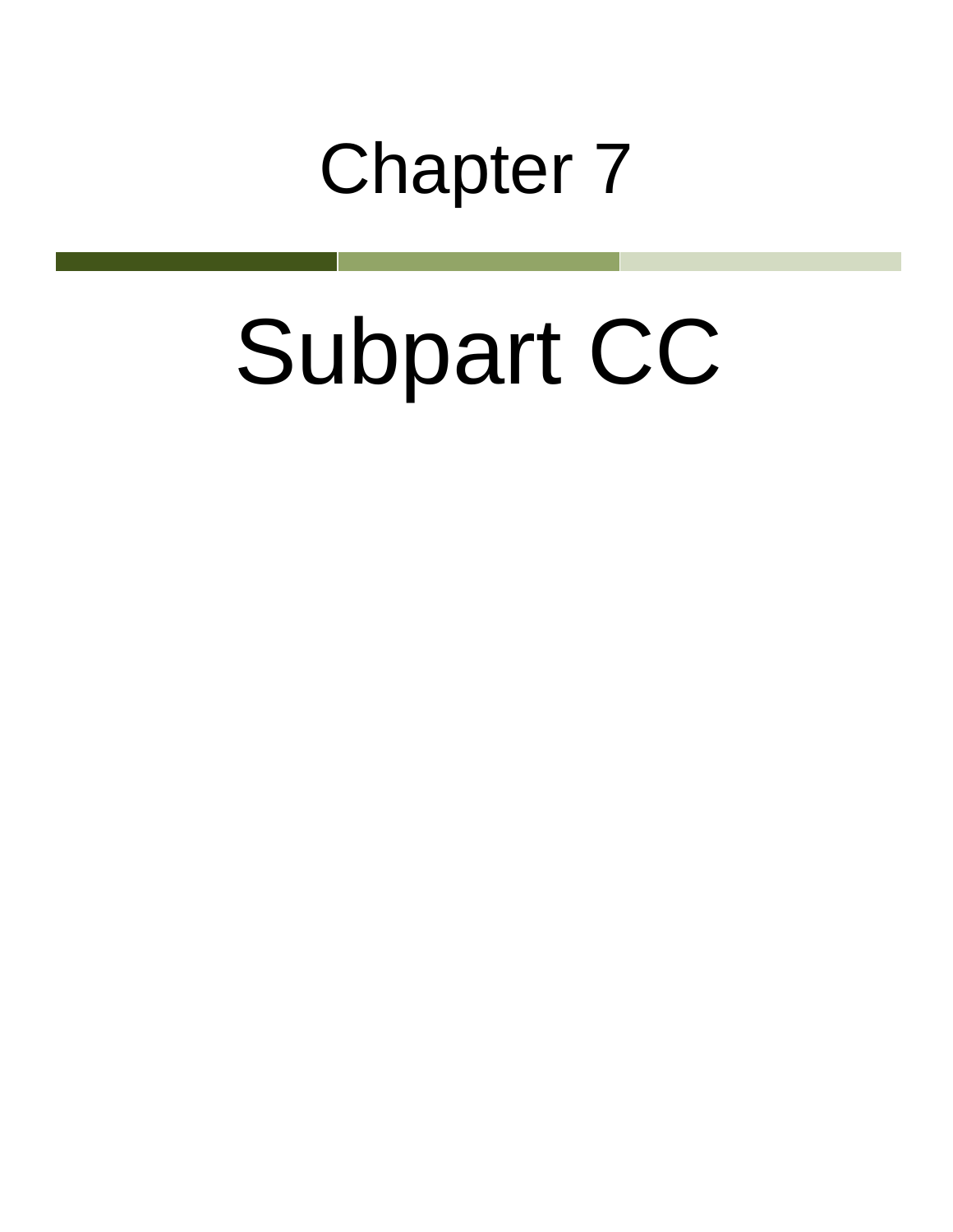### **Subpart CC**

Pursuant to Rule 306(1)(a)(i) (MAC R 299.9306) of the Part 111 rules of Act 451, the Michigan Natural Resource and Environmental Protection Act, large quantity generators of hazardous waste must meet the [40 CFR 265,](http://www.gpo.gov/fdsys/pkg/CFR-2013-title40-vol27/pdf/CFR-2013-title40-vol27-part265-subpartCC.pdf)  [Subpart CC](http://www.gpo.gov/fdsys/pkg/CFR-2013-title40-vol27/pdf/CFR-2013-title40-vol27-part265-subpartCC.pdf) requirements when accumulating hazardous waste. The Subpart CC provisions are adopted by reference under Rule 634 (MAC R 299.9634) of the Part 111 rules and require large quantity generators of hazardous waste managing hazardous waste with a volatile organic concentration of 500 ppmv or greater to monitor and control air emissions from their hazardous waste handling activities.

When the volatile organic content (VOC) of the materials used in the process are relatively simple (e.g. one or two products are used in consistent ratios that remain unaltered) a generator can calculate the volatile organic concentration using the percent VOC identified on the manufacturer SDS. A material that is 1% VOC by volume has 10,000 parts per million VOC. To determine the percent VOC by volume, one would multiply the percent VOC on the SDS by 10,000 to come up with a VOC PPMV. For liquids, the weight unit would be liters. For solids the weigh unit would be kilograms. When using SDS,' generally the worst case scenario is calculated and it may be easy to exceed the Subpart CC applicability threshold of 500 PPMV.

When a process uses multiple materials at varying ratios over time, calculating the VOC ppmv is too difficult and sampling and analysis is necessary. For additional details on evaluating subpart CC applicability, see the waste determination procedures found under [40 CFR, Part 264.0184.](http://www.gpo.gov/fdsys/pkg/CFR-2013-title40-vol27/pdf/CFR-2013-title40-vol27-sec265-1084.pdf)